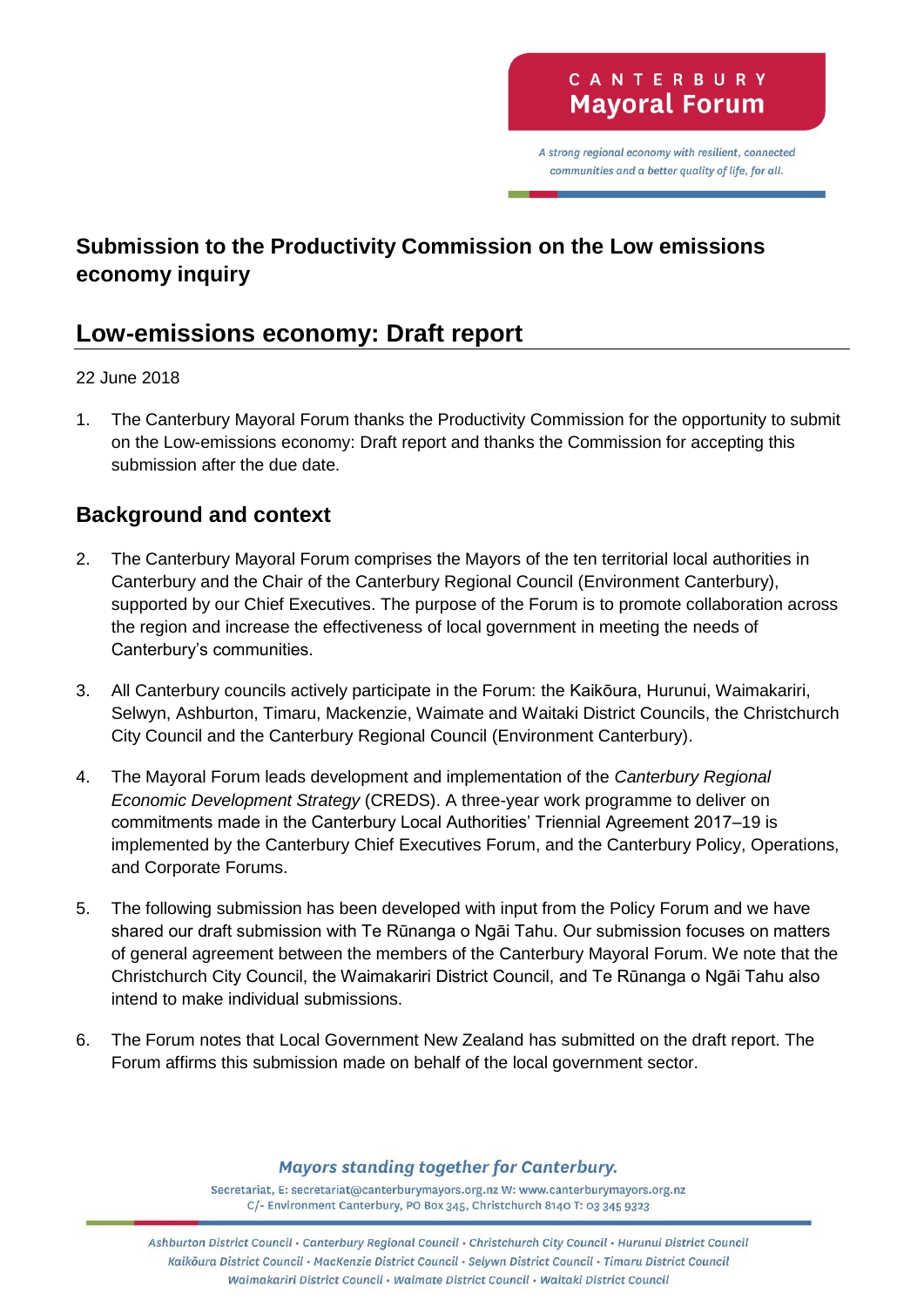### **General comment**

- 7. The findings and recommendations in the draft report are generally supported by the Mayoral Forum. The Mayoral Forum acknowledges the importance of and urgent need to address climate change for the benefit of current and future generations, and the need to transition to a lower netemissions economy.
- 8. The Productivity Commission's key recommendation for a credible and efficient market in emissions units is supported, as our experience shows that our councils and communities value long-term, clear policy direction to allow them to make decisions.
- 9. We believe that the transition to a low-emissions economy should be just and equitable for all New Zealanders. This must stay front of mind for government as New Zealand transitions to a low-emissions economy.

### **Comments on recommendations**

#### **Finding 10.1**

*Finding 10.1: Land use will need to change substantially if New Zealand is to transition to a very low emissions economy by 2050. In particular, the transition will require a large and sustained increase in afforestation.* 

- 10. We agree with the recommendation and the focus on the right trees being planted in the right place for the right reasons. We suggest that this expert research also consider balancing the range of co-benefits trees can provide, including short term sequestration, longer term sequestration, biodiversity enhancement, slope stability, sediment control, water quality, etc.
- 11. We also suggest that future land use policy also recognise the benefits of other vegetation that may not meet current forest definitions used in the ETS or used for eligibility in funding schemes. Recent flood events show that not only do we need to consider what trees are planted where, but also consider whether other forms of vegetation are more appropriate. We consider that limiting scope to afforestation may not result in optimal land use outcomes.

## **Response to questions**

#### **Question 11.1**

*How could New Zealand signal a commitment to a widespread transition away from fossilfuel vehicles? For example, should New Zealand explicitly aim to phase out the importing of fossil-fuel vehicles by some specified future date?* 

- 12. The Canterbury Regional Transport Committee (RTC) recently submitted on the draft Government Policy Statement on Land Transport 2018 (GPS). Our response to this question reflects that submission.
- 13. We recommend that the Government (through the Climate Change Commission and development of the second stage GPS) engage with RTCs and industry on mechanisms to achieve a rapid reduction in greenhouse gas emissions from transport. Examples could include enabling freight shift from road to rail and shipping, the roll out of electric vehicle charging infrastructure, and national and regional transport pricing mechanisms that account for externalities.